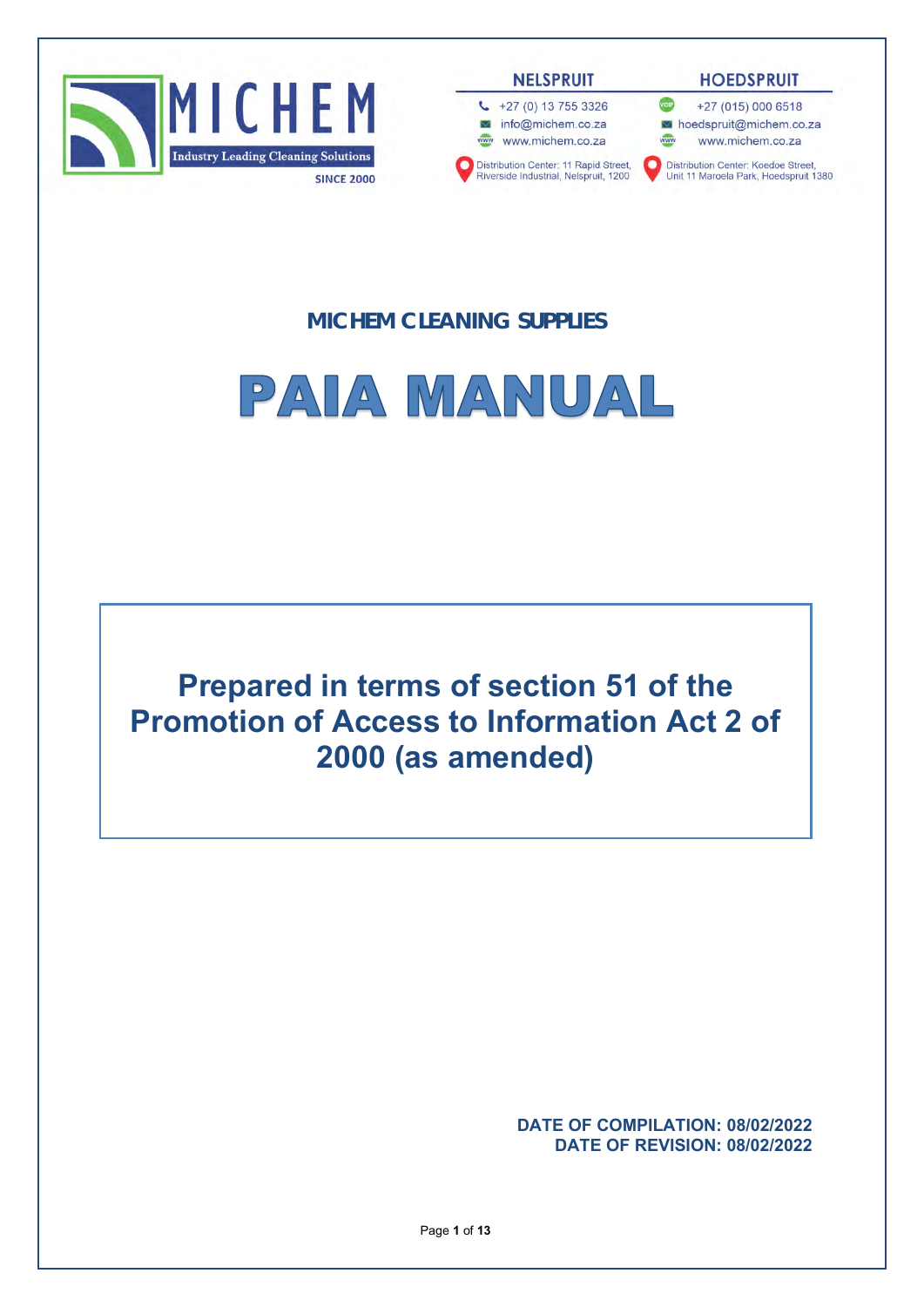



#### **HOEDSPRUIT**



# **TABLE OF CONTENTS**

| $\bullet$ | Acronyms and abbreviations <b>Exercise 2018 Acronyms</b> and abbreviations                                            | 3         |
|-----------|-----------------------------------------------------------------------------------------------------------------------|-----------|
| $\bullet$ |                                                                                                                       | $3 - 4$   |
| $\bullet$ | Key contact details for access to information <b>EXALC AN INCREDIT CONTROLLER TO A REPORT OF A REPORT OF A REPORT</b> | $5-6$     |
| $\bullet$ | How to use the PAIA Manual and how to obtain access to it_______________________                                      | $6 - 8$   |
| $\bullet$ | Categories of records which are available without a person having to request access 9                                 |           |
| $\bullet$ | Description of the records which are available in accordance with any other legislation 9                             |           |
|           |                                                                                                                       | $10 - 12$ |
| $\bullet$ |                                                                                                                       | 12        |
| $\bullet$ | Updating the manual                                                                                                   | 13        |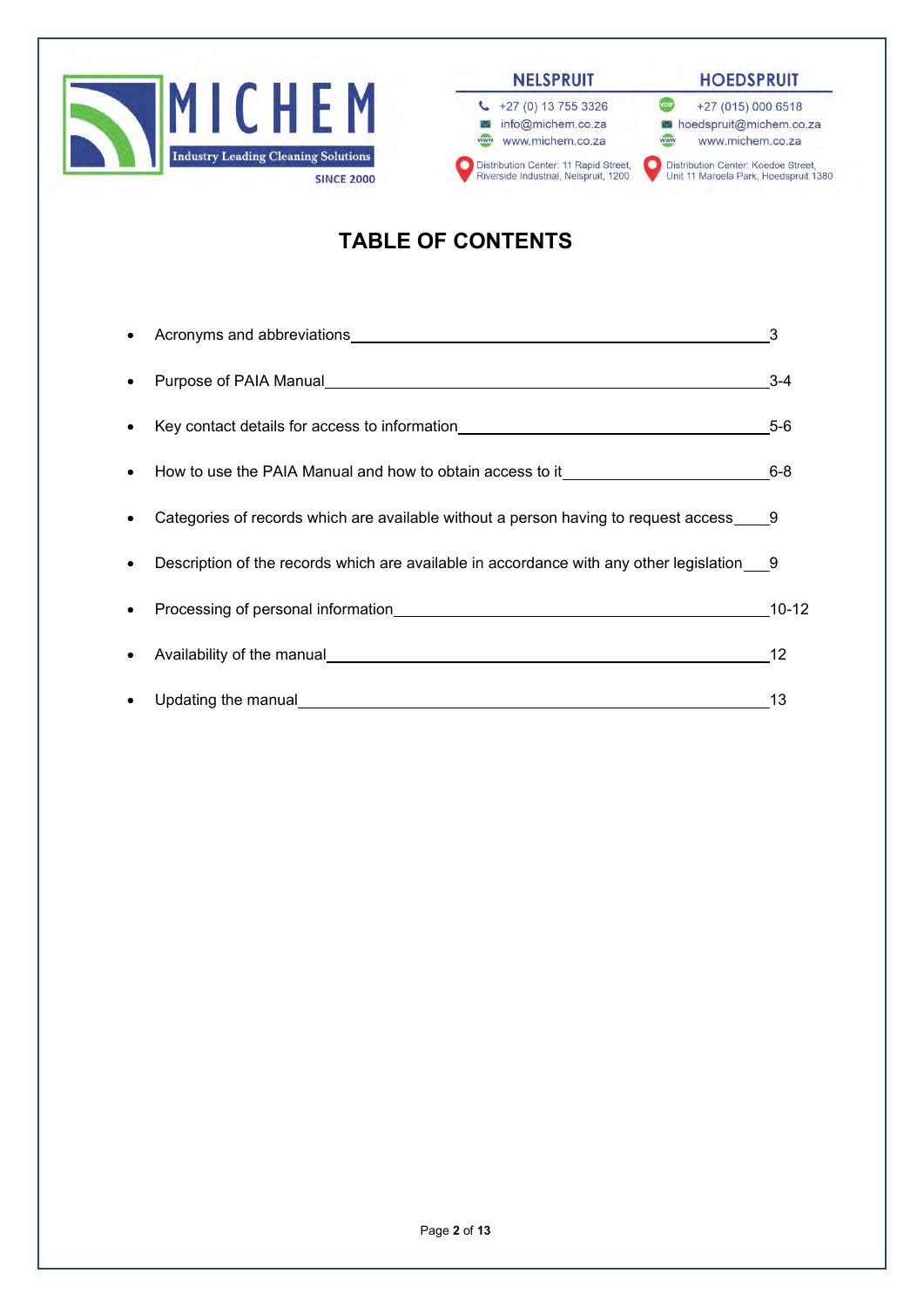

#### **HOEDSPRUIT**



## **1. LIST OF ACRONYMS AND ABBREVIATIONS**

- 1.1 **"CEO"** Chief Executive Officer
- 1.2 **"DIO"** Deputy Information Officer;
- 1.3 **"IO"** Information Officer;
- 1.4 **"Minister"** Minister of Justice and Correctional Services;
- 1.5 **"PAIA"** Promotion of Access to Information Act No. 2 of 2000( as Amended;
- 1.6 **"POPIA"** Protection of Personal Information Act No.4 of 2013;
- 1.7 **"Regulator"** Information Regulator; and
- 1.8 **"Republic"** Republic of South Africa

#### **2. PURPOSE OF PAIA MANUAL**

This PAIA Manual is useful for the public to-

- 2.1 check the categories of records held by a body which are available without a person having to submit a formal PAIA request;
- 2.2 have a sufficient understanding of how to make a request for access to a record of the body, by providing a description of the subjects on which the body holds records and the categories of records held on each subject;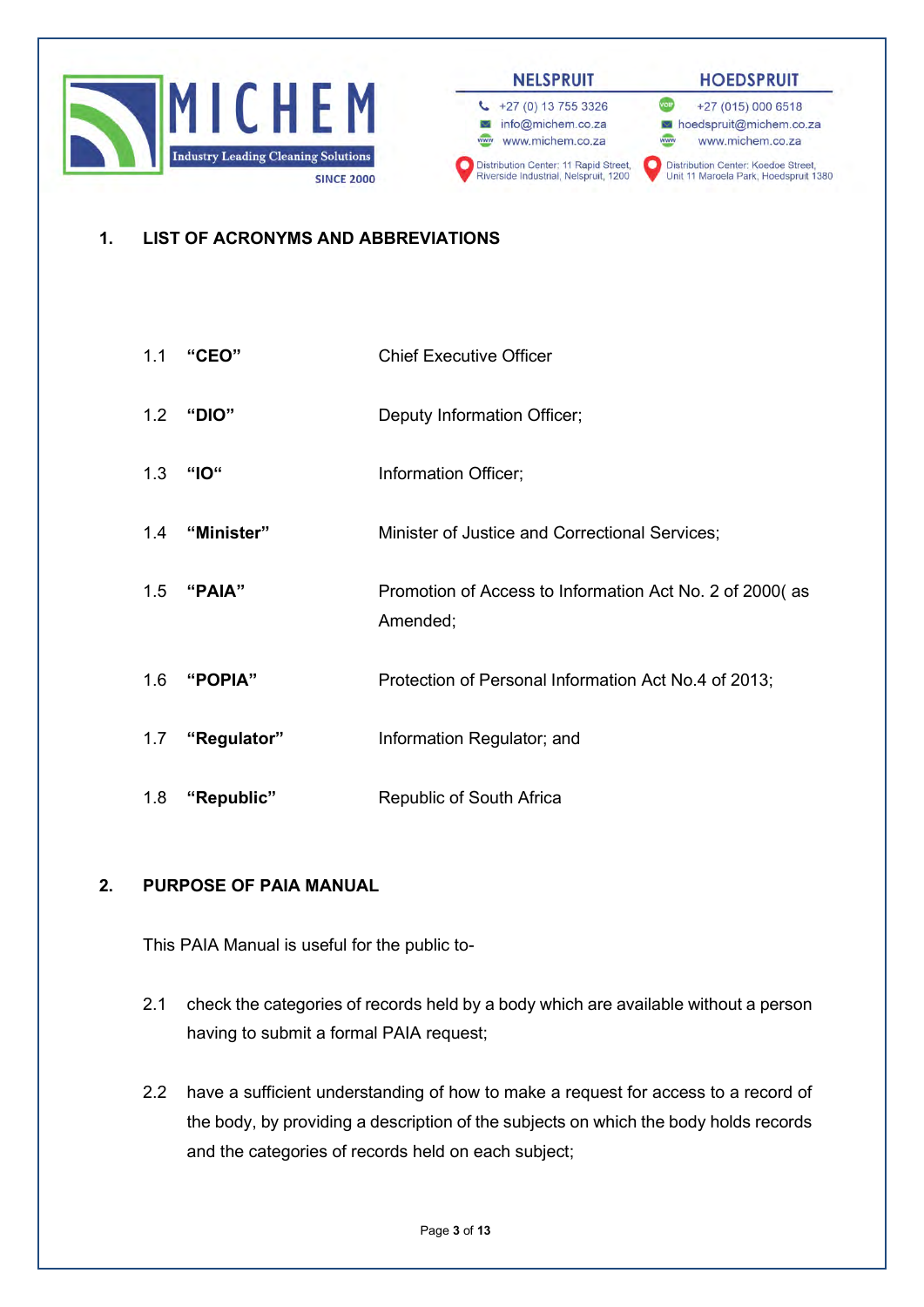



- 2.3 know the description of the records of the body which are available in accordance with any other legislation;
- 2.4 access all the relevant contact details of the Information Officer and Deputy Information Officer who will assist the public with the records they intend to access;
- 2.5 know the description of the guide on how to use PAIA, as updated by the Regulator and how to obtain access to it;
- 2.6 know if the body will process personal information, the purpose of processing of personal information and the description of the categories of data subjects and of the information or categories of information relating thereto;
- 2.7 know the description of the categories of data subjects and of the information or categories of information relating thereto;
- 2.8 know the recipients or categories of recipients to whom the personal information may be supplied;
- 2.9 know if the body has planned to transfer or process personal information outside the Republic of South Africa and the recipients or categories of recipients to whom the personal information may be supplied; and
- 2.10 know whether the body has appropriate security measures to ensure the confidentiality, integrity and availability of the personal information which is to be processed.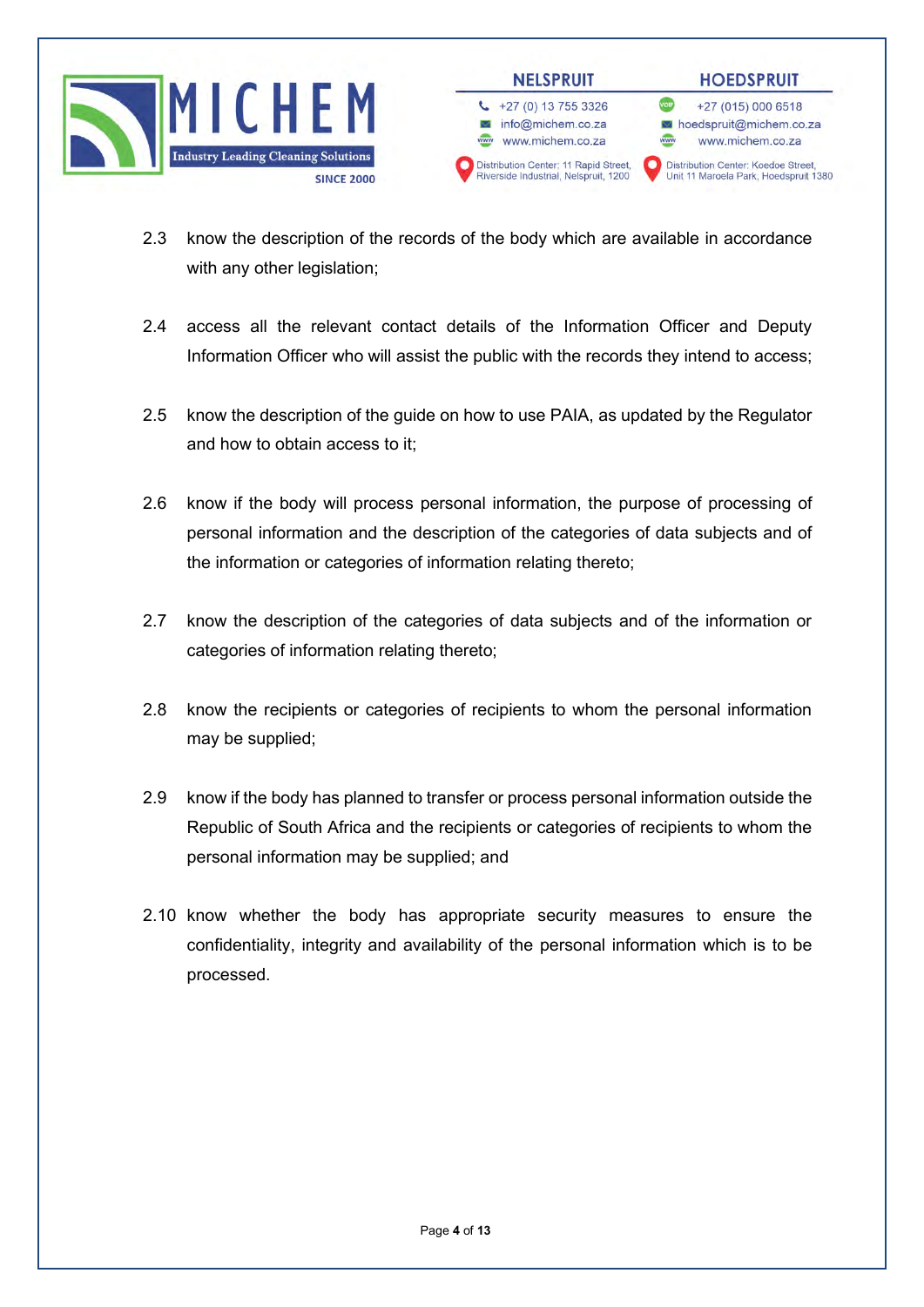



 $\leftarrow$  +27 (0) 13 755 3326

info@michem.co.za

Distribution Center: 11 Rapid Street,<br>Riverside Industrial, Nelspruit, 1200

www.michem.co.za

#### **HOEDSPRUIT**

**VOIP** +27 (015) 000 6518 loedspruit@michem.co.za www www.michem.co.za

Distribution Center: Koedoe Street,<br>Unit 11 Maroela Park, Hoedspruit 1380

## **3. KEY CONTACT DETAILS FOR ACCESS TO INFORMATION OF MICHEM**

3.1. **Chief Information Officer**

| Name:  | Susan Schroeder     |
|--------|---------------------|
| Tel:   | +27 (0) 13 755 3326 |
| Email: | design@michem.co.za |

3.2. Deputy Information Officer *(NB: if more than one Deputy Information Officer is designated, please provide the details* of *every Deputy Information Officer of the body designated in terms of section 17 (1) of PAIA.*

|     | Name:                                  | Marika               |  |
|-----|----------------------------------------|----------------------|--|
|     | Tel:                                   | +27 (0) 13 755 3326  |  |
|     | Email:                                 | marika@michem.co.za  |  |
|     |                                        |                      |  |
|     | Name:                                  | Mia Robinson         |  |
|     | Tel:                                   | +27 (0) 13 755 3326  |  |
|     | Email:                                 | mia@michem.co.za     |  |
|     |                                        |                      |  |
| 3.3 | Access to information general contacts |                      |  |
|     |                                        |                      |  |
|     | Email:                                 | info@michem.co.za    |  |
|     |                                        |                      |  |
| 3.4 | <b>National or Head Office</b>         |                      |  |
|     |                                        |                      |  |
|     | Postal Address:                        | PO Box 14846         |  |
|     |                                        | Nelspruit            |  |
|     |                                        | 1200                 |  |
|     |                                        |                      |  |
|     | Physical Address:                      | 11 Rapid street      |  |
|     |                                        | Nelspruit Industrial |  |
|     |                                        | 1200                 |  |
|     |                                        |                      |  |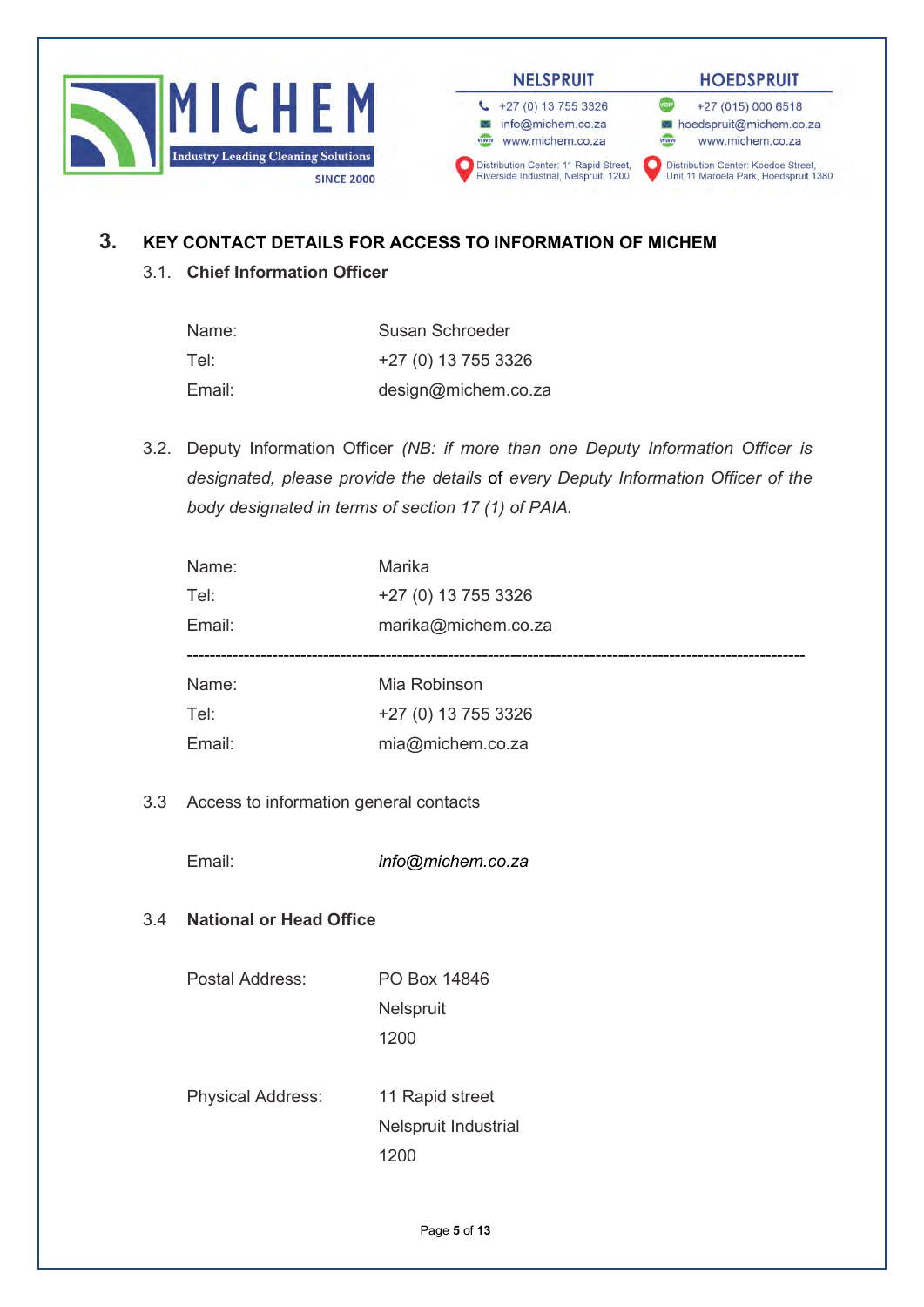



Distribution Center: 11 Rapid Street,<br>Riverside Industrial, Nelspruit, 1200

#### **HOEDSPRUIT** +27 (015) 000 6518

hoedspruit@michem.co.za www www.michem.co.za

Distribution Center: Koedoe Street,<br>Unit 11 Maroela Park, Hoedspruit 1380

Telephone: +27 (0) 13 755 3326

Email: info@michem.co.za

Website: www.michem.co.za

# **4. GUIDE ON HOW TO USE PAIA AND HOW TO OBTAIN ACCESS TO THE GUIDE**

- 4.1. The Regulator has, in terms of section 10(1) of PAIA, as amended, updated and made available the revised Guide on how to use PAIA ("Guide"), in an easily comprehensible form and manner, as may reasonably be required by a person who wishes to exercise any right contemplated in PAIA and POPIA.
- 4.2. The Guide is available in English.
- 4.3. The aforesaid Guide contains the description of-
	- 4.3.1. the objects of PAIA and POPIA;
	- 4.3.2. the postal and street address, phone and fax number and, if available, electronic mail address of-
		- 4.3.2.1. the Information Officer of every public body, and
		- 4.3.2.2. every Deputy Information Officer designated in terms of section 17(1) of PAIA<sup>1</sup> and section 56 of POPIA<sup>2</sup>;
	- 4.3.3. the manner and form of a request for-

<sup>1</sup> Section 17(1) of PAIA- *For the purposes of PAIA, each public body must, subject to legislation governing the employment of personnel of the public body concerned, designate such number of persons as deputy information officers as are necessary to render the public body as accessible as reasonably possible for requesters of its records.*

*<sup>2</sup> Section 56(a) of POPIA- Each public and private body must make provision, in the manner prescribed in section 17 of the Promotion of Access to Information Act, with the necessary changes, for the designation of such a number of persons, if any, as deputy information officers as is necessary to perform the duties and responsibilities as set out in section 55(1) of POPIA.*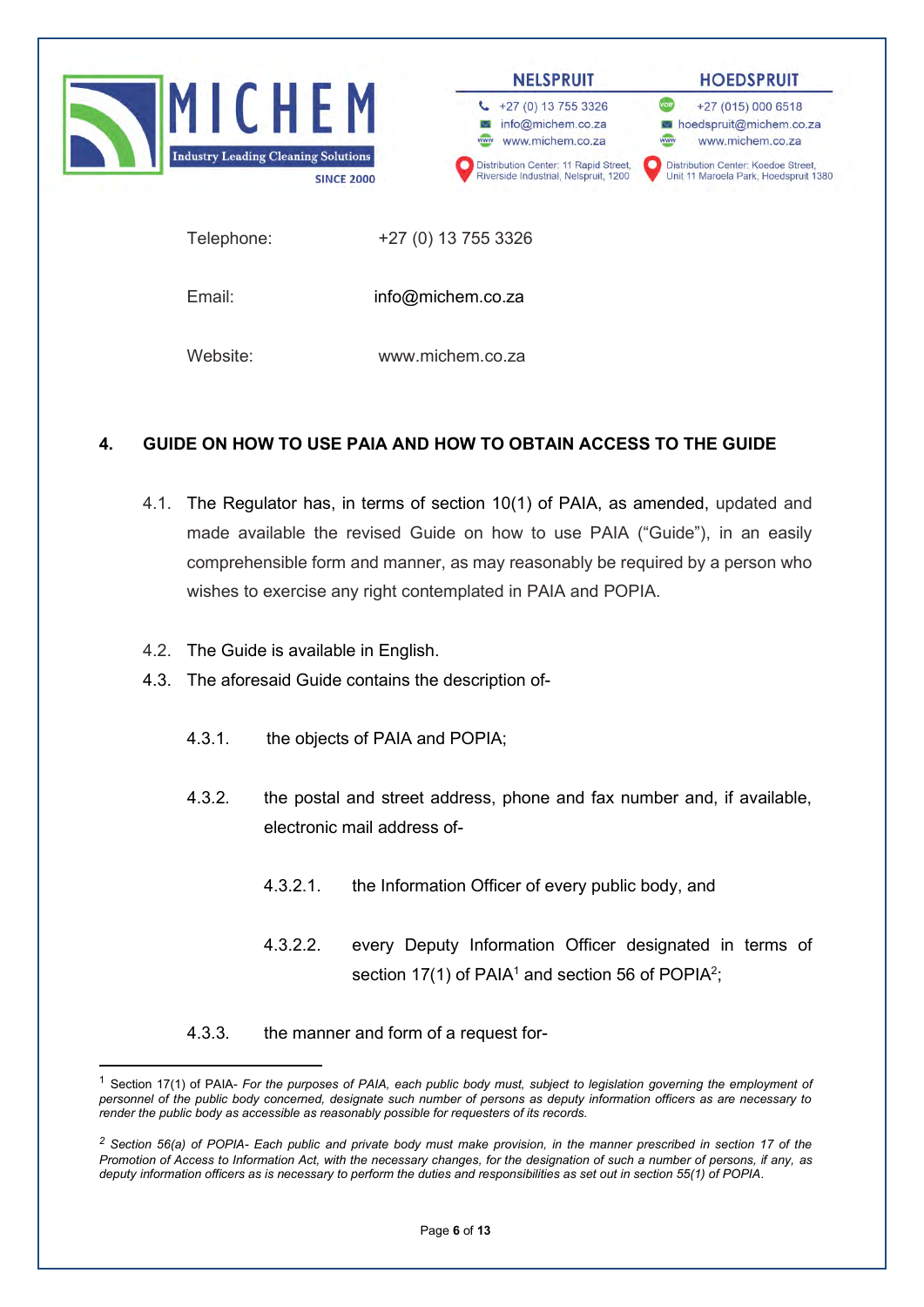



- 4.3.3.1. access to a record of a private body contemplated in section  $50^3;$
- 4.3.4. the assistance available from the IO of a private body in terms of PAIA and POPIA;
- 4.3.5. the assistance available from the Regulator in terms of PAIA and POPIA;
- 4.3.6. all remedies in law available regarding an act or failure to act in respect of a right or duty conferred or imposed by PAIA and POPIA, including the manner of lodging-
	- 4.3.6.1. an internal appeal;
	- 4.3.6.2. a complaint to the Regulator; and
	- 4.3.6.3. an application with a court against a decision by the information officer of a public body, a decision on internal appeal or a decision by the Regulator or a decision of the head of a private body;
- 4.3.7. the provisions of sections  $14<sup>4</sup>$  and  $51<sup>5</sup>$  requiring a public body and private body, respectively, to compile a manual, and how to obtain access to a manual;

<sup>3</sup> *Section 50(1) of PAIA- A requester must be given access to any record of a private body if-*

*a) that record is required for the exercise or protection of any rights;*

*b) that person complies with the procedural requirements in PAIA relating to a request for access to that record; and*

*c) access to that record is not refused in terms of any ground for refusal contemplated in Chapter 4 of this Part. <sup>4</sup> Section 14(1) of PAIA- The information officer of a public body must, in at least three official languages, make available a manual containing information listed in paragraph 4 above.*

*<sup>5</sup> Section 51(1) of PAIA- The head of a private body must make available a manual containing the description of the information listed in paragraph 4 above.*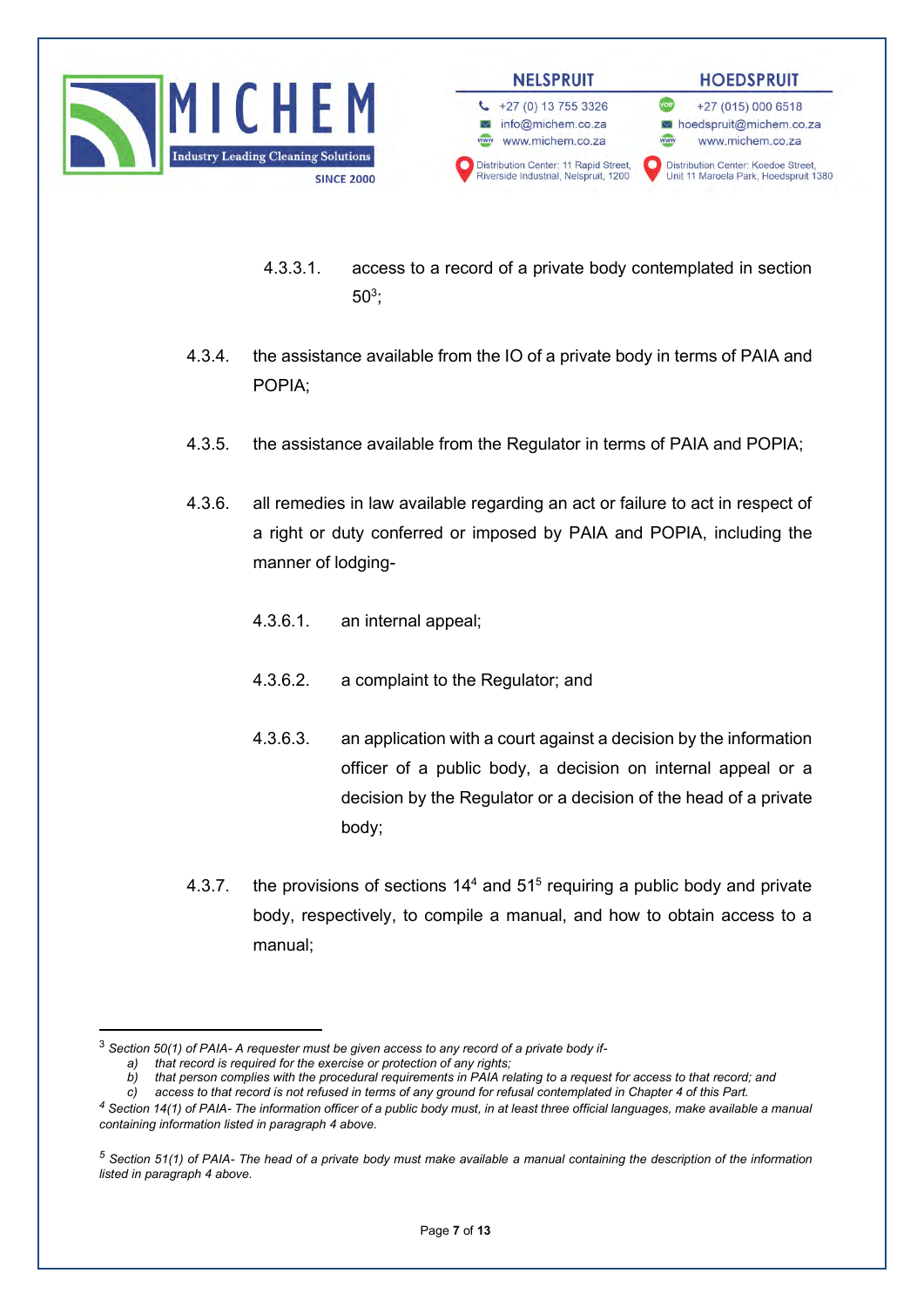



- 4.3.8. the provisions of sections  $15^6$  and  $52^7$  providing for the voluntary disclosure of categories of records by a public body and private body, respectively;
- 4.3.9. the notices issued in terms of sections  $22^8$  and  $54^9$  regarding fees to be paid in relation to requests for access; and

4.3.10. the regulations made in terms of section 92<sup>10</sup>.

- 4.4. Members of the public can inspect or make copies of the Guide from the offices of the public and private bodies, including the office of the Regulator, during normal working hours.
- 4.5. The Guide can also be obtained-
	- 4.5.1. upon request to the Information Officer;
	- 4.5.2. from the website of the Regulator [\(https://www.justice.gov.za/inforeg/\)](https://www.justice.gov.za/inforeg/).
- 4.6 A copy of the Guide is also available in the following two official languages, for public inspection during normal office hours-

*<sup>10</sup> Section 92(1) of PAIA provides that –"The Minister may, by notice in the Gazette, make regulations regarding-*

*(c) any notice required by this Act;*

*<sup>6</sup>Section 15(1) of PAIA- The information officer of a public body, must make available in the prescribed manner a description of the categories of records of the public body that are automatically available without a person having to request access*

*<sup>7</sup> Section 52(1) of PAIA- The head of a private body may, on a voluntary basis, make available in the prescribed manner a description of the categories of records of the private body that are automatically available without a person having to request access*

*<sup>8</sup> Section 22(1) of PAIA- The information officer of a public body to whom a request for access is made, must by notice require the requester to pay the prescribed request fee (if any), before further processing the request.*

<sup>9</sup> *Section 54(1) of PAIA- The head of a private body to whom a request for access is made must by notice require the requester to pay the prescribed request fee (if any), before further processing the request.*

*<sup>(</sup>a) any matter which is required or permitted by this Act to be prescribed;*

*<sup>(</sup>b) any matter relating to the fees contemplated in sections 22 and 54;*

*<sup>(</sup>d) uniform criteria to be applied by the information officer of a public body when deciding which categories of records are to be made available in terms of section 15; and*

*<sup>(</sup>e) any administrative or procedural matter necessary to give effect to the provisions of this Act."*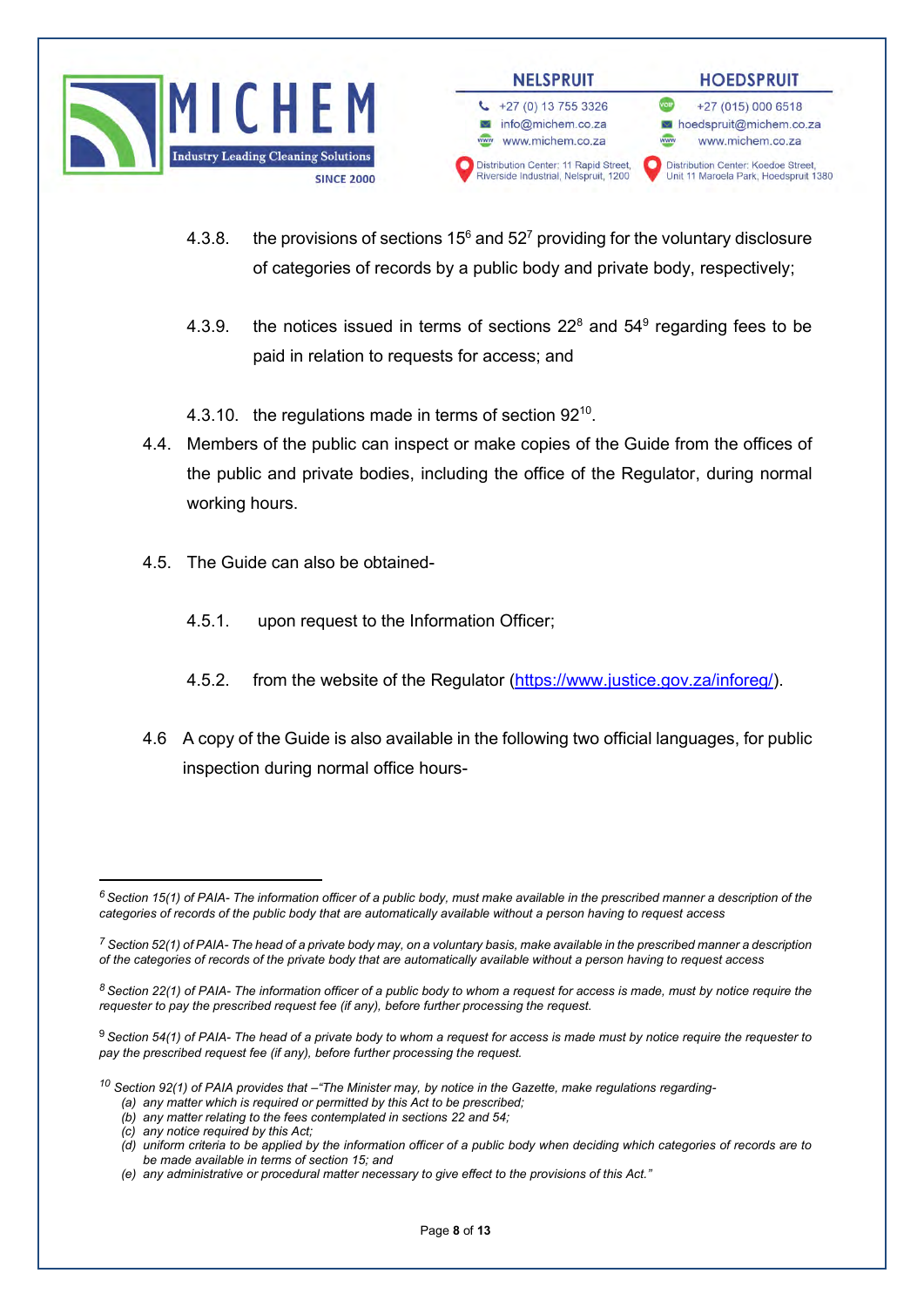



**5. CATEGORIES OF RECORDS OF MICHEM CLEANING SUPPLIES WHICH ARE AVAILABLE WITHOUT A PERSON HAVING TO REQUEST ACCESS**

| <b>Category of records</b> | <b>Types of the Record</b>      | Available on<br>Website | Available<br>upon<br>request |
|----------------------------|---------------------------------|-------------------------|------------------------------|
| Contact details            | Tel nr, fax ne, email, physical | $\mathsf{X}$            | X                            |
|                            | address.                        |                         |                              |
| <b>Products</b>            | Product description.            | Х                       | Х                            |
| TDS and MSDS               | Product description.            | Χ                       | Χ                            |

**6. DESCRIPTION OF THE RECORDS OF MICHEM CLEANING SUPPLIES WHICH ARE AVAILABLE IN ACCORDANCE WITH ANY OTHER LEGISLATION**

| <b>Category of Records</b>  | <b>Applicable Legislation</b>                       |
|-----------------------------|-----------------------------------------------------|
| Memorandum of incorporation | Companies Act 71 of 2008                            |
| <b>PAIA Manual</b>          | Promotion of Access to Information Act 2 of<br>2000 |
| <b>Quality Manual</b>       | ISO9001:2015                                        |
| H & S                       | O Act                                               |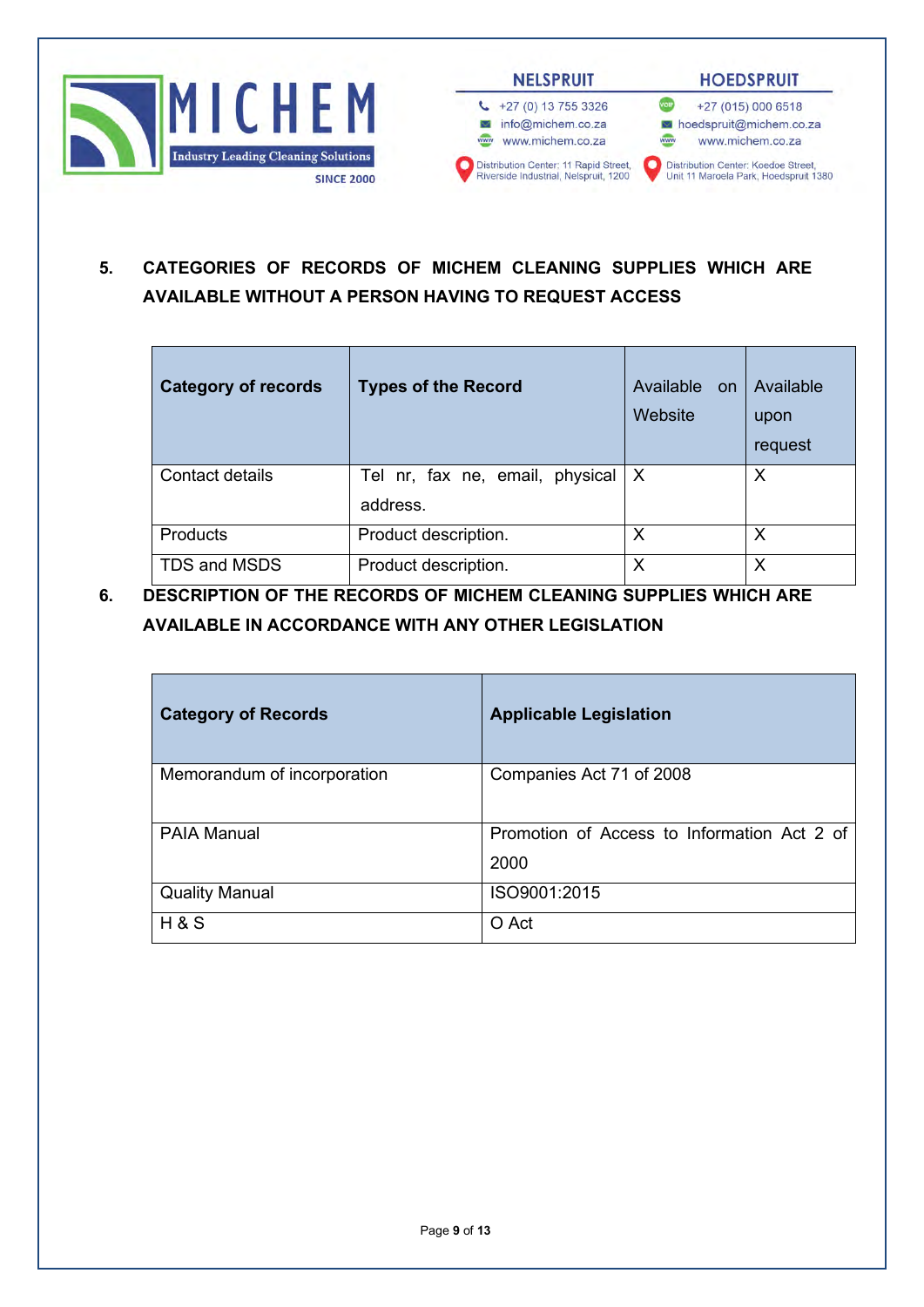



**7. DESCRIPTION OF THE SUBJECTS ON WHICH THE BODY HOLDS RECORDS AND CATEGORIES OF RECORDS HELD ON EACH SUBJECT BY MICHEM CLEANING SUPPLIES**

| Subjects on which the body<br>holds records |            |        |        |                              | <b>Categories of records</b> |       |        |
|---------------------------------------------|------------|--------|--------|------------------------------|------------------------------|-------|--------|
| Strategic                                   | Documents, | Plans, | Annual | Reports,                     | <b>Strategic</b>             | Plan, | Annual |
| Proposals                                   |            |        |        | Performance Plan.            |                              |       |        |
| <b>Human Resources</b>                      |            |        |        | - HR policies and procedures |                              |       |        |
|                                             |            |        |        | - Advertised posts           |                              |       |        |
|                                             |            |        |        | <b>Employees records</b>     |                              |       |        |
|                                             |            |        |        |                              |                              |       |        |

## **8. PROCESSING OF PERSONAL INFORMATION**

## **8.1 Purpose of Processing Personal Information**

Michem collects personal information through account application forms, telephonically, as well as during sales visits. We make use of cookies on our website to collect standard internet visitor usage information.

Reason for collection of personal details:

- To gather contact information and delivery addresses;
- For detection and prevention of fraud, crime, money laundering, or any other malpractices;
- To verify your identity as an authorized user or for other security purposes;
- For audit and record-keeping purposes;
- Direct marketing (to send you our monthly specials and other promotions); and
- Other research and or legal requirements.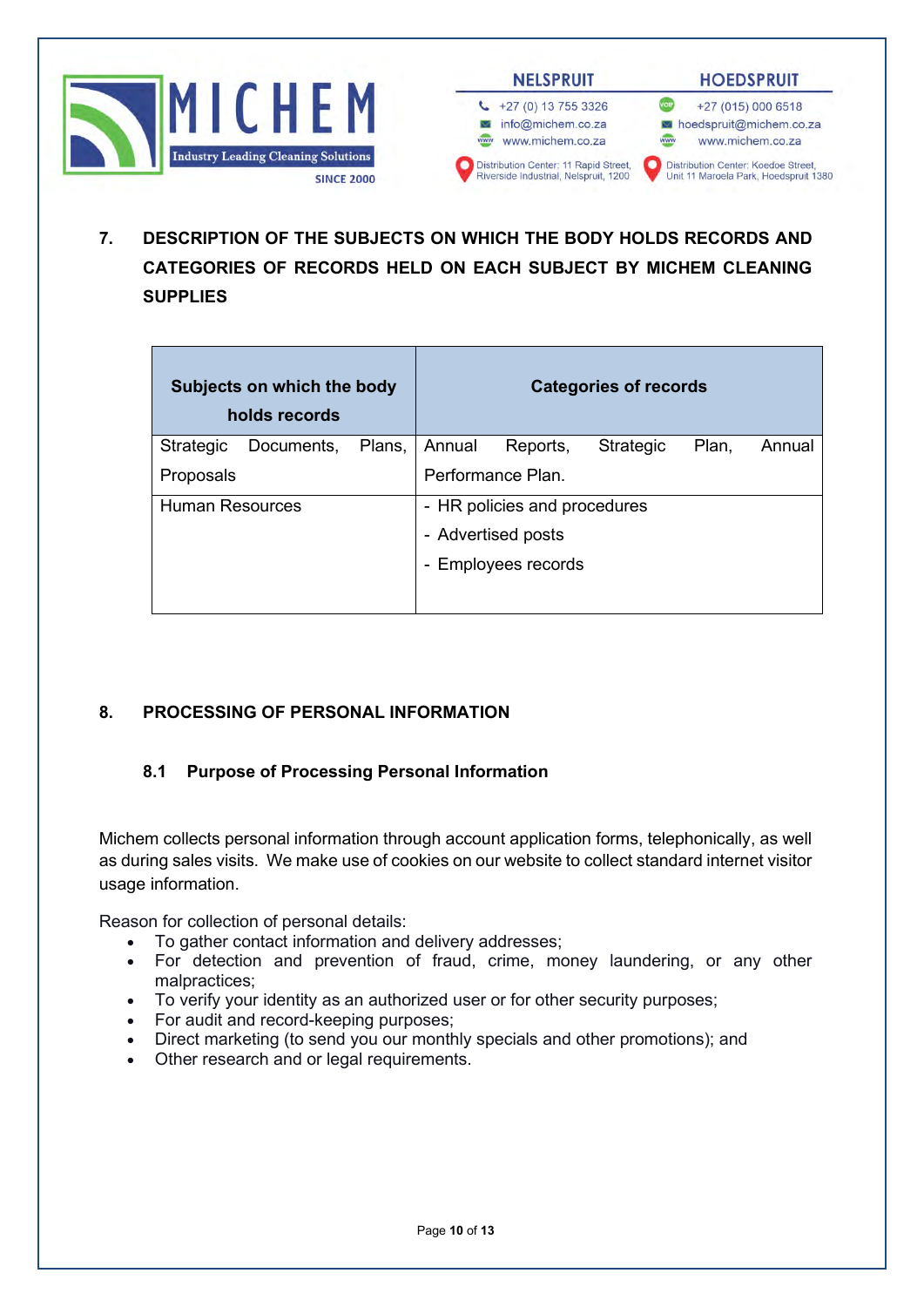



**8.2 Description of the categories of Data Subjects and of the information or categories of information relating thereto**

| <b>Categories of Data</b><br><b>Subjects</b> | Personal Information that may be processed         |
|----------------------------------------------|----------------------------------------------------|
| <b>Customers / Clients</b>                   | name, address, registration numbers or identity    |
|                                              | numbers, employment status and bank details,       |
|                                              | website, email address, VAT nr.                    |
| <b>Service Providers</b>                     | names, registration number, vat numbers, address,  |
|                                              | trade secrets and bank details                     |
| <b>Employees</b>                             | address, qualifications, gender and race, personal |
|                                              | contact details, level of education.               |

**8.3 The recipients or categories of recipients to whom the personal information may be supplied**

| Category of personal information                             | Recipients or Categories of Recipients to<br>whom the personal information may<br>be<br>supplied |
|--------------------------------------------------------------|--------------------------------------------------------------------------------------------------|
| Identity number and names, for South African Police Services |                                                                                                  |
| criminal checks                                              |                                                                                                  |
| Qualifications, for                                          | qualification   South African Qualifications Authority                                           |
| verifications                                                |                                                                                                  |
| Credit and payment history, for   Credit Bureaus             |                                                                                                  |
| credit information                                           |                                                                                                  |
| Customers and sales info                                     | Skynamo                                                                                          |
| Pastel data                                                  | Iron-tree backup app                                                                             |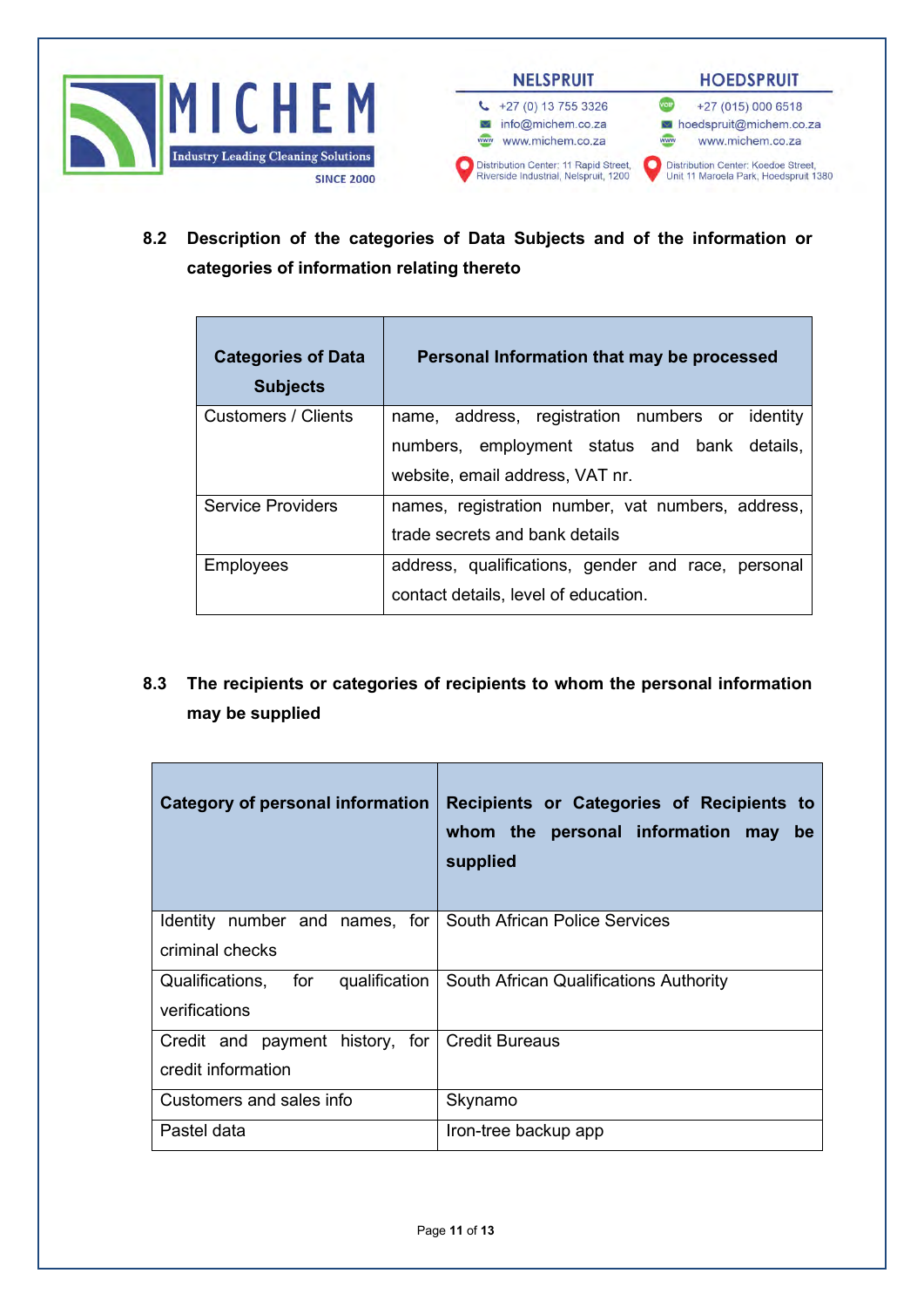



### **8.4 Planned transborder flows of personal information**

*Not applicable.*

- **8.5 General description of Information Security Measures to be implemented by the responsible party to ensure the confidentiality, integrity and availability of the information**
- Kaspersy antivirus & firewall;
- POPIA Employee training;
- Destruction of company documents; and
- Sign and restriction of access.

### **9. AVAILABILITY OF THE MANUAL**

- 9.1 A copy of the Manual is available-
	- 9.1.1 on www.michem.co.za, if any;
	- 9.1.2 head office of Michem for public inspection during normal business hours;
	- 9.1.3 to any person upon request and upon the payment of a reasonable prescribed fee; and
	- 9.1.4 to the Information Regulator upon request.
- 9.2 A fee for a copy of the Manual, as contemplated in annexure B of the Regulations, shall be payable per each A4-size photocopy made.